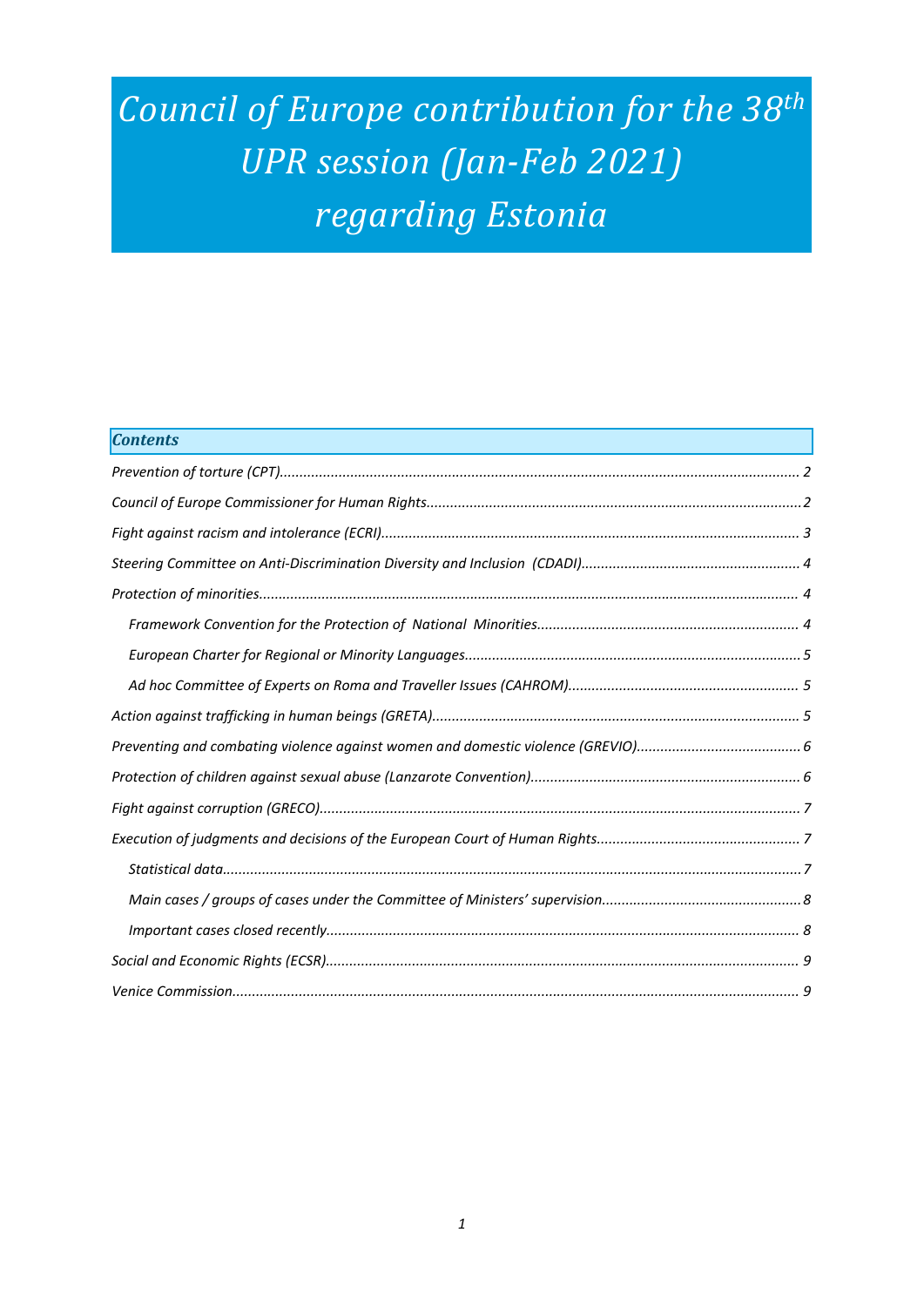## <span id="page-1-0"></span>*Prevention of torture (CPT)*

*The 'European Committee for the Prevention of Torture and Inhuman or Degrading Treatment or Punishment'* organises country visits in order to visit places of detention to assess how persons deprived of their liberty are treated. After each visit, the CPT sends a detailed report to the State concerned. This report includes the CPT's *findings, and its recommendations, comments and requests for information.*



Government response/



### *Council of Europe Commissioner for Human Rights*

*The Commissioner for Human Rights is an independent and impartial non-judicial institution established by* Council of Europe to promote awareness of and respect for human rights in the 47 Council of Europe member *States.*

In October 2019, the Commissioner published <sup>a</sup> human rights comment on [language](https://www.coe.int/en/web/commissioner/-/language-policies-should-accomodate-diversity-protect-minority-rights-and-defuse-tensions) policies in Europe, calling on Council of Europe member states, including Estonia, to ensure that such policies accommodate diversity, protect minority rights and defuse tensions. She noted that in several Council of Europe countries language policies tend to increase tensions between communities rather than promoting social cohesion. Emphasising the need to combat discrimination based on language, the Commissioner mentioned <sup>a</sup> report on Estonia by the Advisory Committee of the Framework Convention on National Minorities, which deplored the lack of access to public positions for people belonging to minorities because of overly strict language conditions. The Commissioner also emphasised the importance of providing sufficient opportunities to learn the official language. In this regard, she referred to an audit report in Estonia which found <sup>a</sup> lack of funding and adequately trained teachers making it impossible to meet adult demand for Estonian language courses in the country.

The Commissioner carried out <sup>a</sup> visit to Estonia from 11 to 15 June 2018, which focused on women'<sup>s</sup> rights; the human rights of older persons; and the independence and effectiveness of national human rights structures. She published <sup>a</sup> press [release](https://www.coe.int/en/web/commissioner/-/estonia-human-rights-should-steer-policies-for-women-older-persons-minorities) at the end of the visit and <sup>a</sup> [report](https://www.coe.int/en/web/commissioner/-/estonia-should-adopt-more-human-rights-oriented-policies-to-improve-the-protection-of-women-and-the-inclusion-of-older-persons) in September 2018.



With regard to **women'<sup>s</sup> rights**, the Commissioner examined issues pertaining to gender equality and violence against women. While noting clear progress in the field of gender equality, and the adoption of specific laws and policies in that area, the Commissioner found that further efforts were required to combat discriminatory gender stereotypes in Estonia. She recommended awarenessraising campaigns on gender equality, the consideration of temporary special measures to promote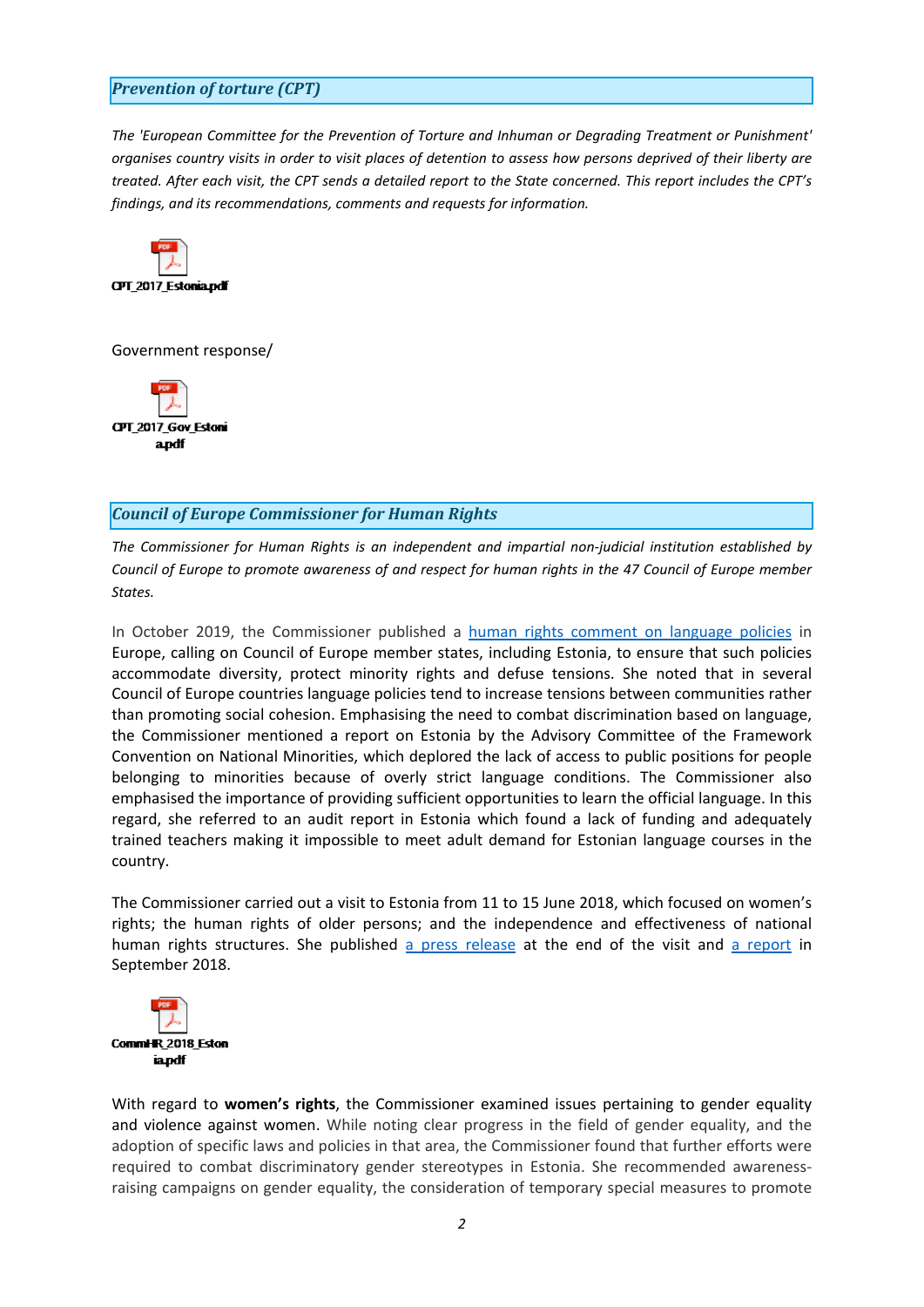<span id="page-2-0"></span>better representation of women in decision-making, and increased salary transparency - in addition to other comprehensive measures - to close the gender pay gap. The Commissioner congratulated Estonia on the ratification of the Council of Europe Istanbul Convention and noted the welldeveloped system of protection and support for victims of gender-based and domestic violence. She called on the authorities to ensure the effective investigation and prosecution of violence against women, by continuing to pursue training for law enforcement and judicial officials, strengthening legal assistance to victims, and considering establishing specialised teams of prosecutors and judges to handle such cases.

The Commissioner noted that it was urgent for Estonia to address the needs **of older persons** - <sup>a</sup> growing segment of the country'<sup>s</sup> population - in <sup>a</sup> manner fully compliant with human rights. She suggested the adoption of <sup>a</sup> comprehensive strategy on older persons. To tackle discrimination, she recommended adopting the pending proposed amendments to the Equal Treatment Act and conducting public campaigns to combat ageism. The Commissioner also recommended that the Estonian authorities increase the social minima in order to combat poverty among older persons. The authorities were further invited to adopt <sup>a</sup> human rights-based approach to the long-term care of older persons, which includes de-institutionalisation and protecting older persons' autonomy and right to live independently in the community as long as they can or wish to do so. Given Estonia'<sup>s</sup> rapid progress toward the digitalisation of state services, the Commissioner recalled the responsibility of the authorities to ensure that older persons also have access to new technologies in order to fully exercise their right to participate in <sup>a</sup> democratic society. As to the deployment of robots and artificial intelligence in the care of older persons, the Commissioner invited the authorities to consider the ethical and human rights aspects involved as they develop any related laws and policies.

Emphasising the key role of **national human rights structures** in the protection and promotion of human rights at the national level, the Commissioner welcomed the recent designation of the Chancellor of Justice as national human rights institution in Estonia, and invited the authorities to strengthen the independence and resources of the Gender Equality and Equal Treatment Commissioner.

## *Fight against racism and intolerance (ECRI)*

*The European Commission against Racism and Intolerance [\(ECRI\)](http://www.coe.int/t/dghl/monitoring/ecri/default_en.asp) is <sup>a</sup> human rights body of the Council of Europe, composed of independent experts, which monitors problems of racism, xenophobia, antisemitism, intolerance and discrimination on grounds such as "race", national/ethnic origin, colour, citizenship, religion and language. It prepares reports and issues recommendations to member States, in which its findings, along with recommendations are published. These reports are drawn up after <sup>a</sup> contact visit to the country in question and <sup>a</sup> confidential dialogue with the national authorities. The country monitoring takes place in five*year cycles. As part of the fourth round of ECRI's monitoring work, a new process of interim follow-up has been introduced with respect to a small number of specific recommendations made in each of ECRI's country reports.

Conclusions on Estonia (adopted on 21 March 2018 / published on 15 May 2018)

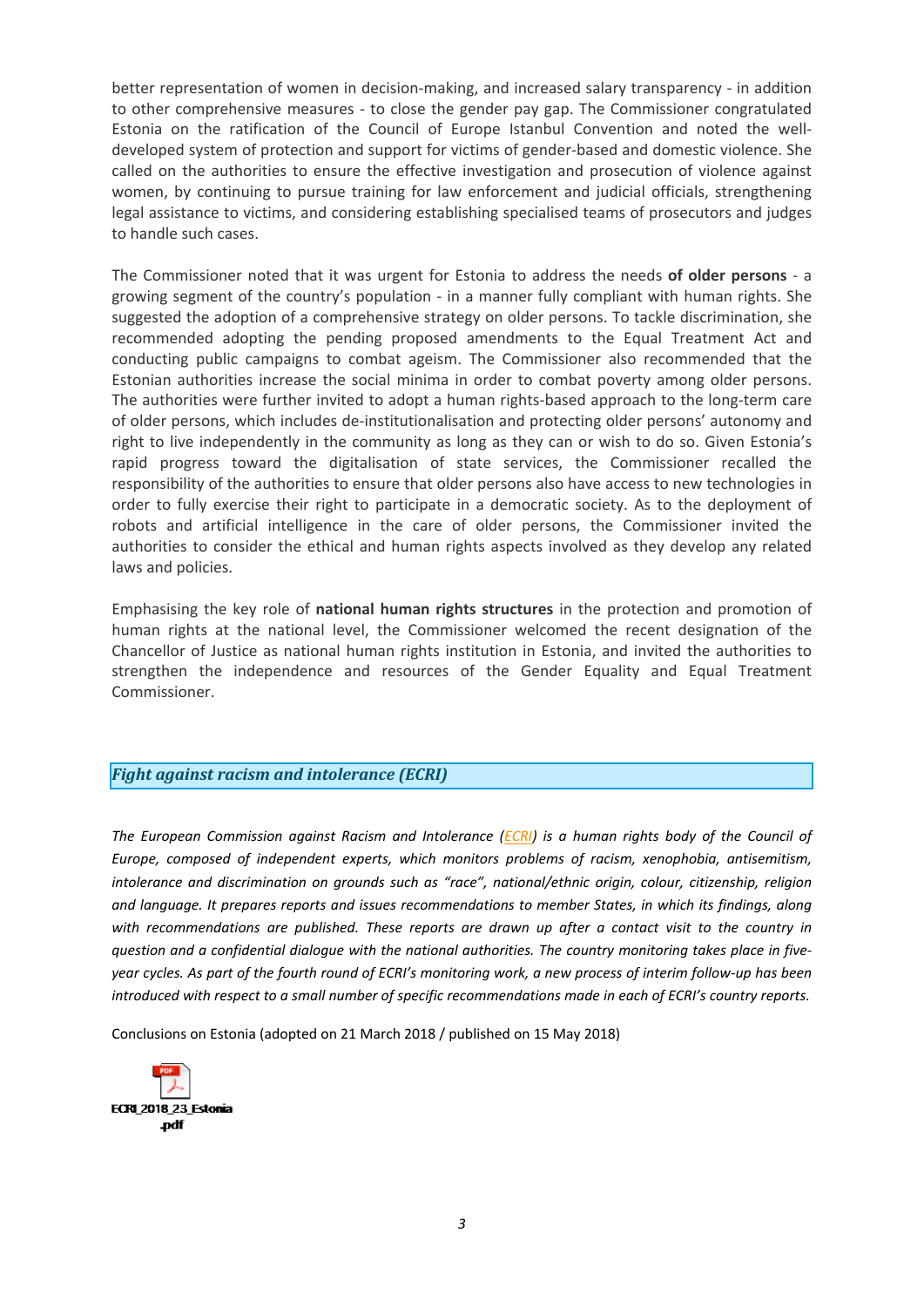#### <span id="page-3-0"></span>*Steering Committee on Anti-Discrimination Diversity and Inclusion (CDADI)*

Under the authority of the Committee of Ministers and bearing in mind the Council of Europe's legal standards, the jurisprudence of the European Court of Human Rights and the findings and recommendations of the relevant *monitoring mechanisms, the CDADI steers the Council of Europe'<sup>s</sup> intergovernmental work to promote equality for all and build more inclusive societies, offering effective protection from discrimination and hate and where* diversity is respected. The work of the CDADI shall take into account the work of the European Commission *against Racism and Intolerance (ECRI), without prejudice to the latter'<sup>s</sup> mandate.*

*The CDADI advises the Committee of Ministers on all questions within its mandate, including preventing and* combating hate speech and discrimination on the grounds covered by ECRI, with a particular focus on fighting *anti-Gypsyism and improving the active participation and inclusion of Roma and Travellers in society, safeguarding the rights of persons belonging to national minorities and the use of regional or minority languages, and promoting intercultural integration.*

*The CDADI promotes and facilitates thematic exchanges and peer reviews of experience and good practice among Council of Europe member States to develop common policy responses, analyse implementation and fulfil any other task assigned to it by the Committee of Ministers.*

COVID-19: An analysis of the anti-discrimination, diversity and inclusion dimensions in Council of Europe member states



### *Protection of minorities*

### *Framework Convention for the Protection of National Minorities*

*The monitoring procedure for this convention requires each state party to submit <sup>a</sup> report within one year following the entry into force of the Framework Convention and additional reports every five subsequent years. State reports are examined by the Advisory [Committee,](http://www.coe.int/en/web/minorities/monitoring) <sup>a</sup> body composed of 18 independent experts responsible for adopting country-specific opinions. These opinions, on which States Parties have an opportunity* to comment, are meant to advise the Committee of Ministers in the preparation of its resolutions, containing *conclusions and recommendations to the State concerned.*

The Advisory Committee on the Framework Convention adopted the 4<sup>th</sup> Opinion in respect of Estonia on 19 March 2015.

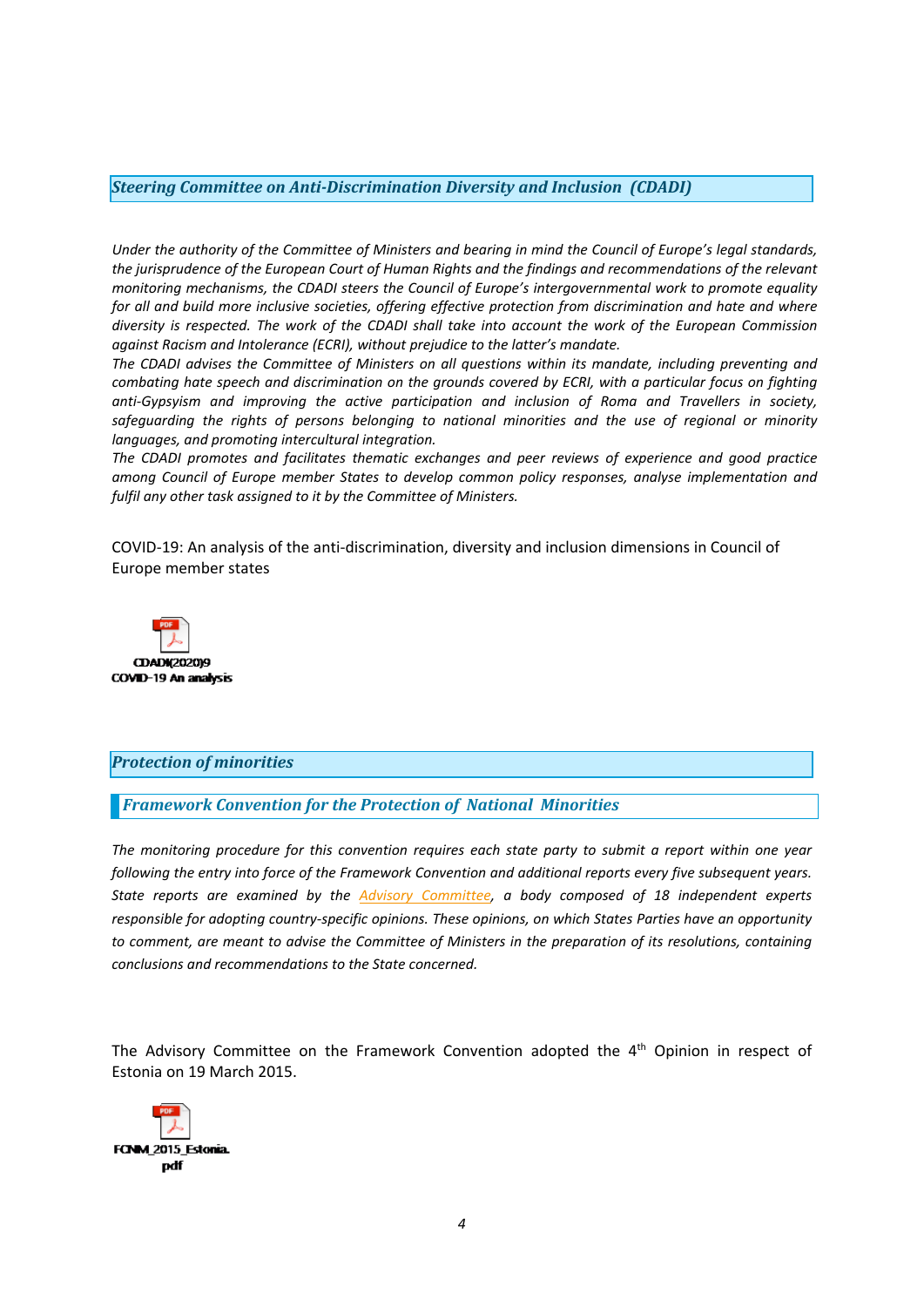<span id="page-4-0"></span>Resolution CM/ResCMN(2016)15 on the implementation of the Framework Convention for the Protection on National Minorities by Estonia was adopted by the Committee of Ministers on 26 October 2016 at the 1269th meeting of the Ministers' Deputies.



#### *European Charter for Regional or Minority Languages*

The Charter's [monitoring](http://www.coe.int/t/dg4/education/minlang/Report/) procedure is based on state reports, as each State Party is required to present its first report within the year following the entry into force of the Charter with respect to the Party concerned. The *subsequent reports are presented at three-yearly intervals (since 1 July 2019). A committee of independent experts examines the state'<sup>s</sup> periodical report and addresses an evaluation report to the Committee of Ministers, including proposals for recommendations.*

n/a

### *Ad hoc Committee of Experts on Roma and Traveller Issues (CAHROM)*

*Following the High-Level meeting, intergovernmental work on Roma issues has been upgraded: on 16 February 2011 the Ministers Deputies adopted terms of reference for <sup>a</sup> new Committee of Experts (CAHROM) to be* answerable directly to the Committee of Ministers. The terms of [reference](http://rm.coe.int/cahrom-2017-28-en-final-terms-of-reference-2018-2019/168077dc8a) - which have been renewed by the *Ministers Deputies for the years 2018-2019 - place emphasis on the analysis and evaluation of the implementation of national policies and thematic exchanges of experience and good practices. European Union institutions, international organisations, the European Roma and Travellers Forum and other relevant (Roma and Traveller) organisations are associated as observers to the CAHROM.*

### *Action against trafficking in human beings (GRETA)*

*The Council of Europe Convention on Action against Trafficking in Human Beings was adopted by the* Committee of Ministers of the Council of Europe on 3 May 2005, following a series of other initiatives by the Council of Europe in the field of combating trafficking in human beings. The Convention entered into force on 1 *February 2008, following its 10th ratification. While building on existing international instruments, the Convention goes beyond the minimum standards agreed upon in them and strengthens the protection afforded to victims.*

*The Convention has <sup>a</sup> comprehensive scope of application, encompassing all forms of trafficking (whether* national or transnational, linked or not linked to organised crime) and taking in all persons who are victims of trafficking (women, men or children). The forms of exploitation covered by the Convention are, at a minimum, sexual exploitation, forced labour or services, slavery or practices similar to slavery, servitude and the removal *of organs.*

The main added value of the Convention is its human rights perspective and focus on victim protection. Its Preamble defines trafficking in human beings as a violation of human rights and an offence to the dignity and integrity of the human being. The Convention provides for a series of rights for victims of trafficking, in particular the right to be identified as a victim, to be protected and assisted, to be given a recovery and reflection period of at least 30 days, to be granted a renewable residence permit, and to receive compensation *for the damages suffered.*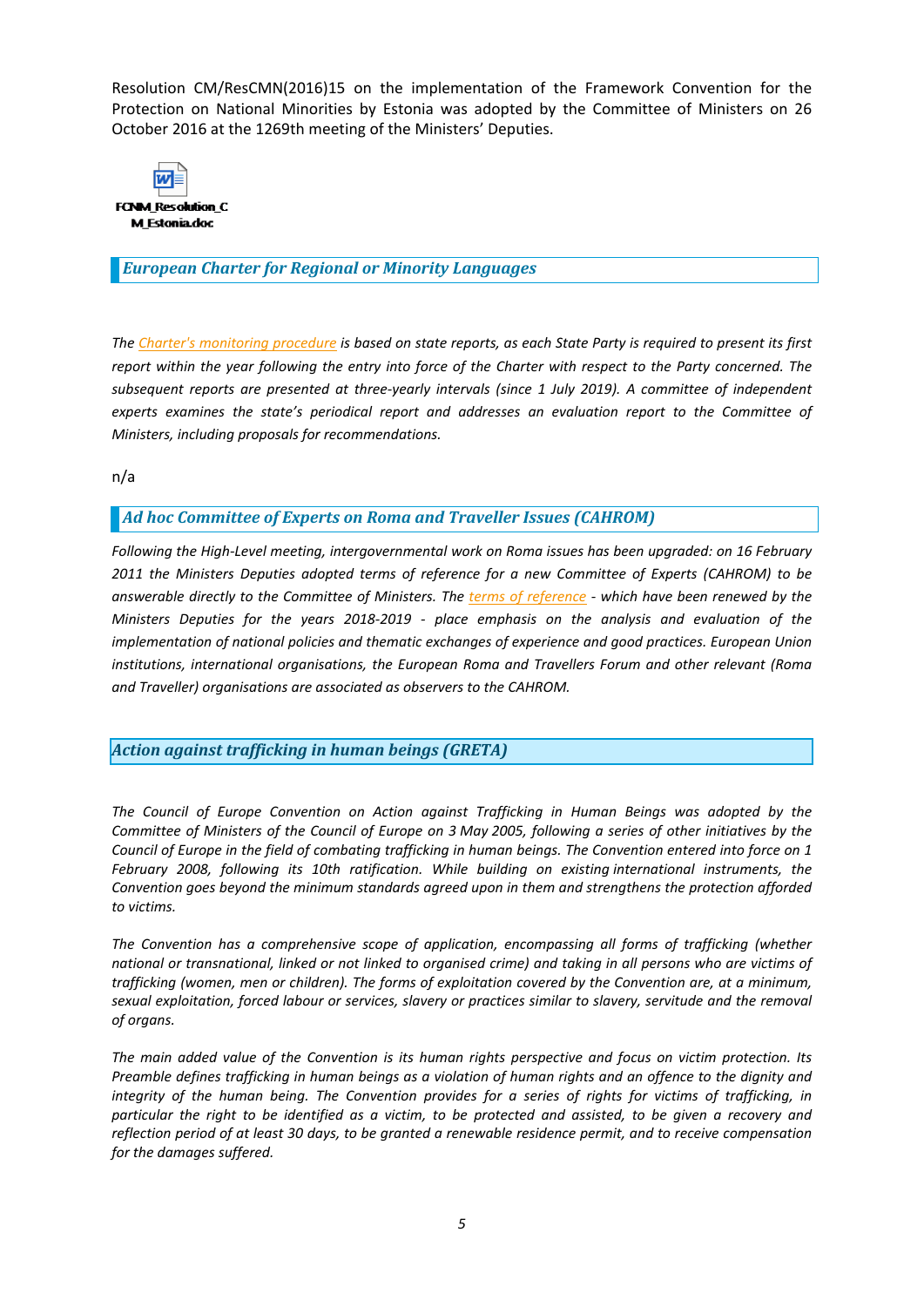<span id="page-5-0"></span>*Another important added value of the Convention is the monitoring system set up to supervise the* implementation of the obligations contained in it, which consists of two pillars: the Group of Experts on Action *against Trafficking in Human Beings (GRETA) and the Committee of the Parties.*

*The Convention is not restricted to Council of Europe member states; non-members states and the European Union also have the possibility of becoming Party to the Convention.*

GRETA evaluation report (1st evaluation round):



*Press [release](https://www.coe.int/en/web/anti-human-trafficking/news/-/asset_publisher/fX6ZWufj34JY/content/pubication-of-greta-s-first-report-on-estonia?inheritRedirect=false&redirect=https%3A%2F%2Fwww.coe.int%2Fen%2Fweb%2Fanti-human-trafficking%2Fnews%3Fp_p_id%3D101_INSTANCE_fX6ZWufj34JY%26p_p_lifecycle%3D0%26p_p_state%3Dnormal%26p_p_mode%3Dview%26p_p_col_id%3Dcolumn-4%26p_p_col_count%3D1%26_101_INSTANCE_fX6ZWufj34JY_advancedSearch%3Dfalse%26_101_INSTANCE_fX6ZWufj34JY_keywords%3D%26_101_INSTANCE_fX6ZWufj34JY_delta%3D20%26p_r_p_564233524_resetCur%3Dfalse%26_101_INSTANCE_fX6ZWufj34JY_cur%3D4%26_101_INSTANCE_fX6ZWufj34JY_andOperator%3Dtrue)*

*Preventing and combating violence against women and domestic violence (GREVIO)*

*The Council of Europe Convention on preventing and combating violence against women and Domestic violence* (Istanbul [Convention,](https://www.coe.int/en/web/conventions/full-list/-/conventions/treaty/210) CETS No. [210\)](https://www.coe.int/en/web/conventions/full-list/-/conventions/treaty/210) is the most far-reaching international treaty to tackle this serious violation of human rights. It aims at zero tolerance for such violence and is a major step forward in making Europe and *beyond safer. Preventing violence, protecting victims and prosecuting the perpetrators are the cornerstones of* the convention. It also seeks to change the hearts and minds of individuals by calling on all members of society, in particular men and boys, to change their attitudes. In essence, it is a renewed call for greater equality *between women and men, because violence against women is deeply rooted in the inequality between women and men in society and is perpetuated by <sup>a</sup> culture of intolerance and denial.*

*The Council of Europe Istanbul Convention provides for two types of monitoring procedures:*

- *1. <sup>a</sup> country-by-country evaluation procedure;*
- *2. and <sup>a</sup> special inquiry procedure in exceptional cases where action is required to prevent <sup>a</sup> serious, massive or persistent pattern of any acts of violence covered by the Convention.*

*[GREVIO,](https://www.coe.int/en/web/istanbul-convention/grevio) the Group of Experts on Action against violence against women and domestic violence, is the independent body responsible for monitoring the implementation of CETS No. 210. GREVIO launched its first evaluation procedure in spring 2016, after adopting <sup>a</sup> questionnaire on legislative and other measures giving effect to the Istanbul Convention.*

*The Convention is not restricted to Council of Europe member states; non-members states and the European Union also have the possibility of becoming Party to the Convention.*

### *Protection of children against sexual abuse (Lanzarote Convention)*

*The Council of Europe Convention on Protection of Children against Sexual Exploitation and Sexual Abuse, also* known as "the Lanzarote [Convention](https://www.coe.int/en/web/children/lanzarote-convention)", requires criminalisation of all kinds of sexual offences against children. It sets out that states in Europe and beyond shall adopt specific legislation and take measures to prevent sexual *violence, to protect child victims and to prosecute perpetrators.*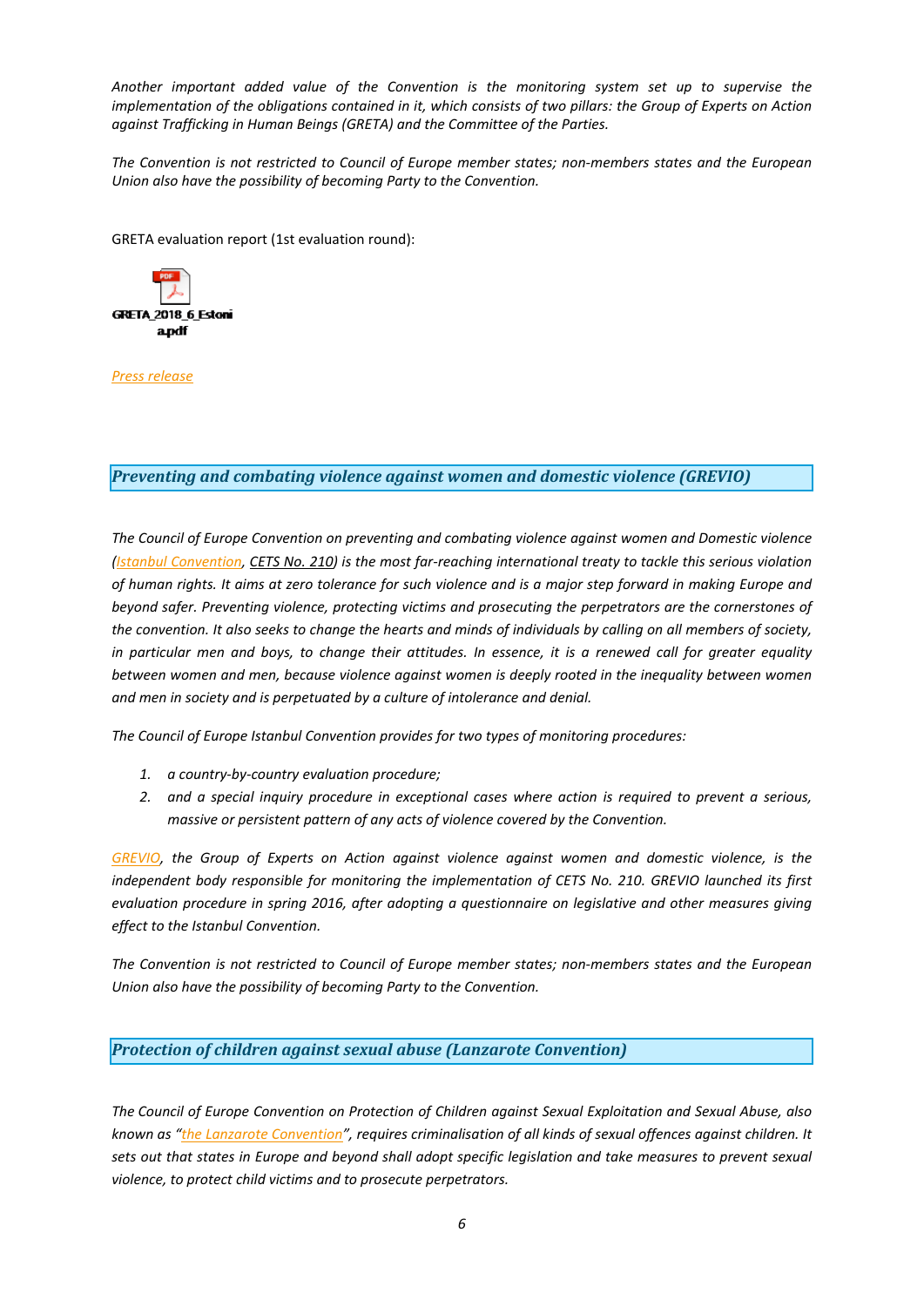<span id="page-6-0"></span>The "Lanzarote Committee" (i.e. the Committee of the Parties to the Convention on the Protection of Children *against Sexual Exploitation and Sexual Abuse) is the body established to monitor whether Parties effectively implement the Lanzarote Convention. To do so, the Committee evaluates the information which has been provided by the national authorities and other sources in their replies to questionnaires developed by the Committee itself. This monitoring procedure is divided by rounds, each round concerning <sup>a</sup> theme.*

*At the end of each round, the Lanzarote Committee adopts "implementation reports" which contain its assessment of the situation with respect to the monitored Parties.*

*To mark the different level of action required by Parties to improve the situation, the recommendations* addressed by the Lanzarote Committee to Parties in its implementation reports use the verbs to "urge", *"consider" and "invite" as follows:*

- c "urge": when the situation is not in compliance with the Convention, or when, despite the existence of *legal provisions and other measures, the implementation of <sup>a</sup> key obligation of the Convention is lacking;*
- c "consider": when further improvements are necessary in law or in practice to fully comply with the *Convention;*
- c *"invite": when one or several promising practices are highlighted to suggest enhanced protection of children.*

### *Fight against corruption (GRECO)*

The 'Group of States against Corruption' [\(GRECO](http://www.coe.int/t/dghl/monitoring/greco/default_en.asp)) monitors all its 50 members through a peer review evaluation *procedure within thematic evaluation rounds. The evaluation reports contain recommendations aimed at furthering the necessary legislative, institutional and practical reforms. Subsequently, the implementation of those recommendations is examined in the framework of <sup>a</sup> "compliance procedure", assessing whether they have been implemented satisfactorily, partly or have not been implemented 18 months after the adoption of the evaluation report.*

*Fifth Evaluation Round: "Preventing corruption and promoting integrity in central governments (top executive functions) and law enforcement agencies".*

Here is the latest evaluation report of 7 December 2018:



*Execution of judgments and decisions of the European Court of Human Rights*

### *Statistical data*

On 31 December 2019, there were 2 cases (1 case on 31 December 2018) against Estonia pending before the Committee of Ministers for supervision of their execution. Both were "leading cases" evidencing more or less important general problems. In 2019, the CM was seized by 3 new leading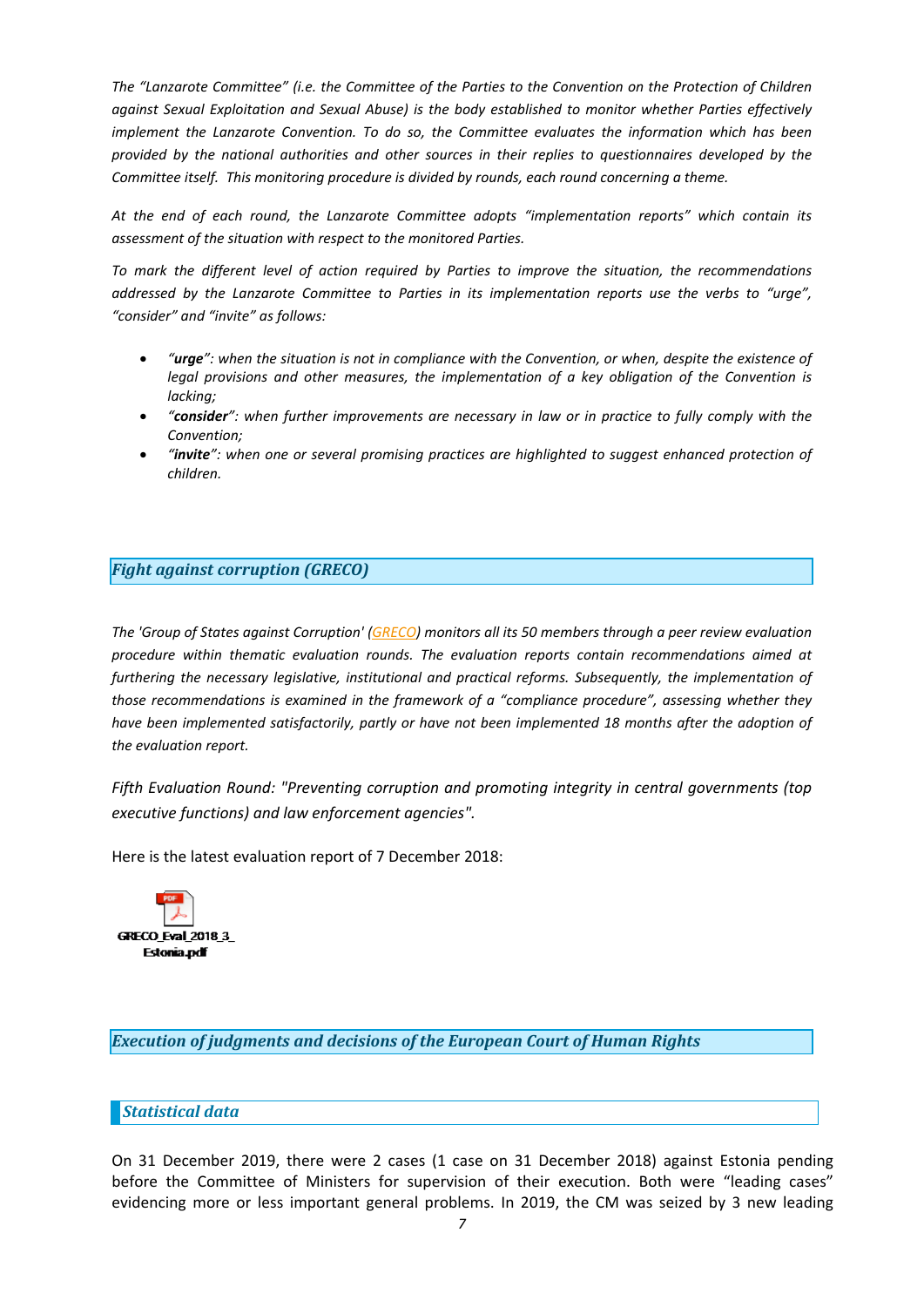<span id="page-7-0"></span>cases (1 new leading case in 2018) and the amount of just satisfaction awarded was € 73,900 (€ 6,000 awarded in 2018). In 2019, 2 cases were closed by the adoption of <sup>a</sup> Final Resolution (2 cases closed in 2018).

*Main cases / groups of cases under the Committee of Ministers' supervision*

The main case presently under the Committee of Minister'<sup>s</sup> supervision covers the disproportionate use of handcuffs throughout the applicant'<sup>s</sup> stay in prison hospital for four days in 2016.

Jeret, Application no. 42110/17, judgment final on 09/06/2020, standard supervision

For fuller overview of the situation see the Country Factsheets (available on the website of the Department for the Execution of Judgments of the European Court of Human Rights):



and in the Committee of Ministers' Annual Reports on its supervision activity:



More detailed information on the status of execution in individual cases can be found through **[Hudoc-](https://hudoc.exec.coe.int/ENG#{%22EXECDocumentTypeCollection%22:[%22CEC%22]})**[EXEC](https://hudoc.exec.coe.int/ENG#{%22EXECDocumentTypeCollection%22:[%22CEC%22]})

#### *Important cases closed recently*

In 2019, the Committee of Ministers ended its supervision of a case relating to protection of expression, in particular the right to receive information, concerning restrictions on prisoners' access to Internet sites containing *legal information (Kalda, Application no. 17429/10, judgment final on 06/06/2016, see Final [Resolution](http://hudoc.exec.coe.int/ENG?i=001-193272)).*

The Committee of Ministers furthermore ended its supervision of <sup>a</sup> case relating to protection of private and family life, concerning <sup>a</sup> dismissal without examination of the detained applicant'<sup>s</sup> complaints concerning the circumstances of his visit to his seriously ill new-born daughter in hospital (A.T., Application no. 23183/15, judgment final on 13/02/2019, see Final [Resolution](http://hudoc.exec.coe.int/ENG?i=001-197281)).

In 2018, the Committee of Ministers ended its supervision of <sup>a</sup> case relating to fairness of misdemeanour proceedings: domestic court'<sup>s</sup> refusal to examine the applicant'<sup>s</sup> complaint against <sup>a</sup> misdemeanour fine imposed by the police on the ground of his absence from the hearing despite his counsel'<sup>s</sup> presence (Tolmachev, Application no. 73748/13, judgment final on 09/10/2015, see [Final](http://hudoc.exec.coe.int/ENG?i=001-181023) [Resolution](http://hudoc.exec.coe.int/ENG?i=001-181023)).

The Committee of Ministers furthermore ended its supervision of <sup>a</sup> case relating to the access to and efficient functioning of justice: failure to adjudicate the victims' claim for reimbursement of their legal